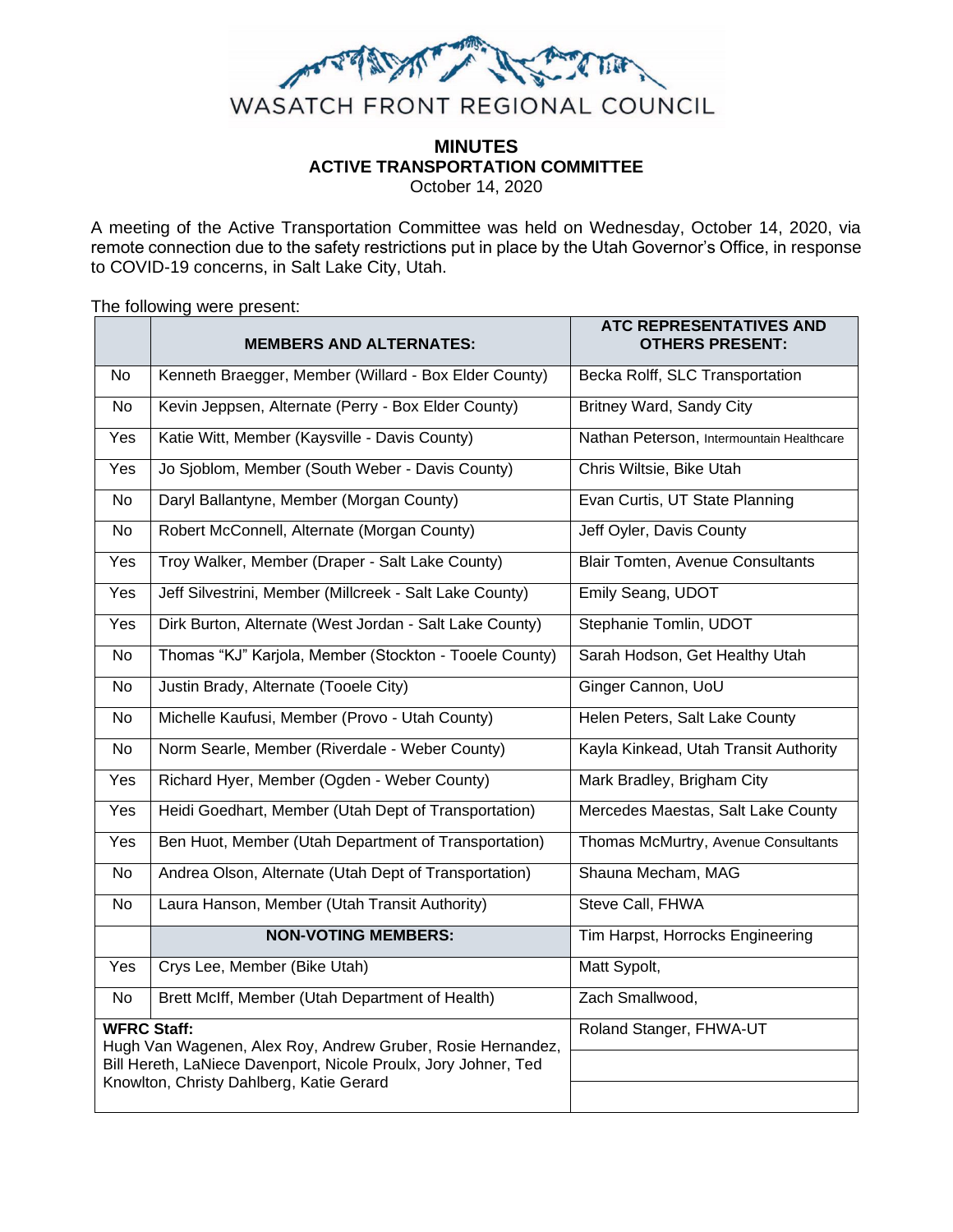## **1. Introductions and Consent Agenda [00:00:01]**

Mayor Jo Sjoblom, Chair, called the meeting to order at 9:49am and welcomed committee members and guests. Introductions were made via roll call.

## **1a. ACTION: Approval of Minutes [00:02:05]**

Mayor Sjoblom entertained a motion to approve the minutes of the Active Transportation Committee meeting held on August 12, 2020. A motion was made by Mayor Troy Walker and seconded by Richard Hyer, Ogden - Weber County, that the minutes be approved without changes. The affirmative motion carried unanimously.

### **2. Chair Report [00:03:00]**

Mayor Sjoblom initiated her report by providing a review of the 2020 Golden Spoke event. **[00:04:53]** Hugh Van Wagenen, WFRC, also reported on the 2020 Golden Spoke event. He stated there were roughly 480 people who registered for the event this year, and encouraged everyone to continue utilizing the trails. **[00:07:53]** Andrew Gruber, WFRC, stated that having these connectors in place is reflective of the progress that has been made in making Active Transportation a viable means of transportation in addition to driving and taking transit.

# **3. Public Comment [00:09:37]**

Mayor Sjoblom opened the meeting for public comment. Sarah Hodson, Get Healthy Utah, informed the group of a program launched with the Utah League of Cities and Towns, Healthy Utah Community. Healthy Utah Community is open to all cities and towns, it is a designation that focuses on criteria around healthy eating, physical activity, mental health, and collaboration. More information on this initiative can be found here: [https://gethealthyutah.org/healthyutahcommunity/.](https://gethealthyutah.org/healthyutahcommunity/) **[00:11:38]** Mayor Troy Walker, Draper City, informed the group that a new 18-mile mountain bike trail was built connecting the cities of Lehi and Draper. **[00:13:41]** Mayor Dirk Burton, West Jordan City, reported the City would like to connect to the Jordan River Trail; however, they were unable to do so due to complications on how the Jordan River Trail was branded. He reported it was considered a park and not part of transportation. Heidi Goedhart, UDOT, informed the group that that has changed, and funding for the Jordan River Trail system can be applied through TIF Active Funding, or other programs based on the relevance of the project.

**4. Discussion: Bike Booms: How does the 1970's Compare to Today? [00:16:43]** Hugh Van Wagenen, WFRC, presented a review on how the 1970's bike boom compares to today's bike boom. Lengthy discussion ensued on the positive and inverse correlations of the bike booms, discussing the influences needed to cause the boom to be not just another passing trend, but have staying power.

# **5. Presentation: 7800 South Buffered Bike Lanes Analysis [00:33:32]**

Stephanie Tomlin, UDOT, presented on the 7800 South Buffered Bike Lane Evaluation. Data for the analysis was collected from August  $6<sup>th</sup>$  through August 16<sup>th</sup>, results showed that 123 cyclists utilized the bike lane, and six cyclists utilized the buffer. Two of the six cyclists using the buffer were riding side by side another cyclist. Additionally, it showed 11 other users (scooters or joggers) utilizing the bike lane. Results also showed that there is no discernable difference in where cyclists were riding before and after sweeping the bike lane.